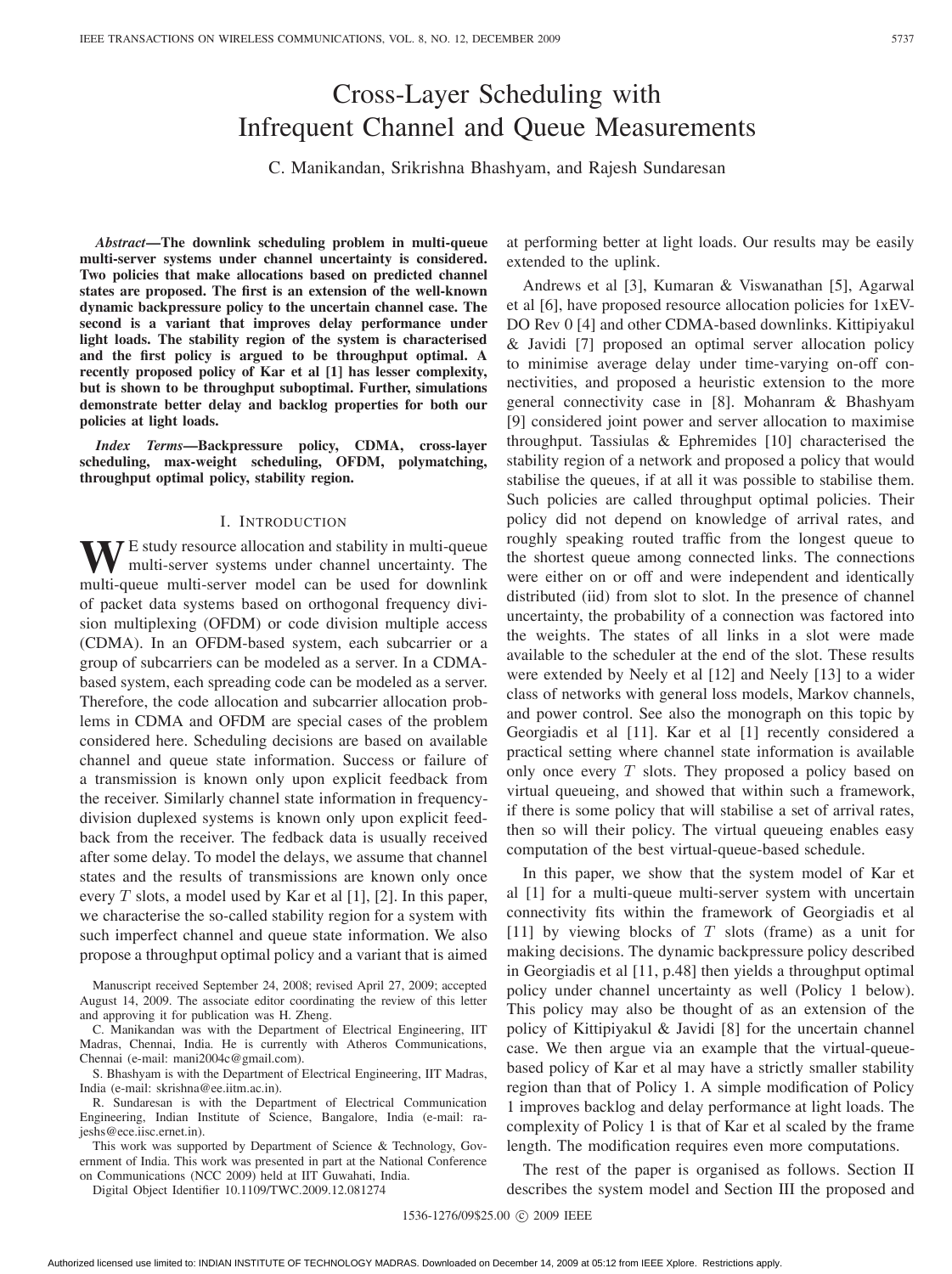other policies. Section IV presents the stability analysis for the system, Section V presents simulation results, and Section VI our conclusions.

### II. SYSTEM MODEL

Consider a downlink system of  $N$  users with one queue each. There are  $K$  servers<sup>1</sup> serving these queues. Transmission is slotted. In each slot, the scheduler decides how servers are allocated across users. Users then transmit their packets on the assigned servers. The effect of the fading channel is modeled by the physical layer's ability to transmit a certain number of packets from the set  $\mathbb{C} = \{0, 1, \cdots, c_{\text{max}}\}.$  As each user may see a different channel on each server (as in the OFDM case), the instantaneous channel state at slot  $t$  may be modeled as  $C(t) \in M^{N \times K}(\mathbb{C})$ , a matrix of size  $N \times K$  with entries from  $\mathbb{C}$ . An entry  $C_{nk}(t)$  denotes the number of packets user n can transmit on server k at slot t. For simplicity  $\mathbb C$  is the same for all user-server pairs. The process  $(C(t) : t = 0, 1, \dots)$  is taken to be an irreducible (finite-state) Markov chain.

Let  $b_n(t)$  denote the queue size of user *n* at slot *t*,  $b(t)=(b_1(t), \cdots, b_N(t))^{\dagger}$  the queue state vector at slot t, and  $\sum_{n=1}^{N} b_n(t)$  the backlog at slot t.

Scheduling is done based on available channel and queue state information. Success or failure of a transmission is known only upon explicit feedback from the receiver. Similarly channel state information in frequency-division duplexed systems is known only upon explicit feedback from the receiver. These are received with delays. To model the delays, we assume that channel states and the results of transmissions are known only once every  $T$  slots, which we call a frame. (The same model was used by Kar et al [1]). More precisely, let the  $(l - 1)$ st frame be made of slots  $(l-1)T$ ,  $(l-1)T + 1, \cdots, lT - 1$ . Scheduling decisions for the  $l$ th frame<sup>2</sup> are made at the start of the frame based on exact queue states and exact channel states for slot  $lT - 1$ . Acknowledgements (ACKs) and negative acknowledgements (NACKs) of all the intermediate slots are assumed to be received only at the end of the frame.

In conformance with existing wireless systems, we assume that a server can serve at most one queue in a slot. A queue however may connect to several servers. We may therefore think of a bipartite graph with queues on the left side and servers on the right with connections only between queues and servers, and the degree of any server being at most 1. A set of connections meeting these constraints is called polymatching [1]. The scheduler further decides  $R_{nk}(t)$ , the number of packets that flows across the connection  $n$  to  $k$ . If  $R_{nk}(t) \leq C_{nk}(t)$ , the connection capacity, all packets are received correctly. Otherwise the entire transmission fails. Thus the number of received packets is  $R_{nk}(t)1\{R_{nk}(t) \leq$  $(C_{nk}(t))$ , where  $1\{\cdot\}$  is the indicator function of an event. This *all-or-none* loss model is motivated by systems that encounter outage when transmitted data rate is higher than the unknown instantaneous link capacity for the slot. It is different from the *optimistic* model of Kar et al [1] where  $\min\{R_{nk}(t), C_{nk}(t)\}$ is received.

### III. SCHEDULING POLICIES

We now present our policies for allocation under channel uncertainty. For slot  $lT + m$  in the lth frame,  $0 \le m < T$ , define

$$
\tilde{C}_{nk}(lT+m) = \max_{r} r \Pr\{r \le C_{nk}(lT+m) \mid C_{nk}(lT-1)\},\tag{1}
$$

and  $R_{nk}(lT + m)$  to be the argument that achieves the maximum.  $\tilde{C}_{nk} (lT+m)$  is the maximum expected throughput for user *n* on server *k* in slot  $(1T + m)$ , given  $C_{nk}(1T - 1)$ .

## **Policy 1**:

- 1) Assign  $w_n \leftarrow b_n (lT 1)$  for  $1 \le n \le N$ .
- 2) Repeat the following for each slot  $m$  in the lth frame,  $0 \leq m < T$ .
	- a) Form the complete bipartite graph where every queue is connected to every server.
	- b) Initialise  $X = \{1, 2, \dots, K\}$ , the set of unallocated servers
	- c) While  $X \neq \emptyset$ 
		- i) Assign  $(n^*, k^*) \leftarrow \arg \max_{n,k} w_n \tilde{C}_{nk}(lT+m).$
		- ii) Skip. (Policy 2 is different in this step.)
		- iii) Choose the connection  $(n^*, k^*)$  for the polymatching and let  $R_{n*k^*}(lT + m)$  packets (see (1)) be transmitted in this slot<sup>3</sup>.
		- iv) Packets may be retransmitted. Packets are chosen according to the lexicographical order based on the pair  $(v, s)$  that is maintained for each packet, where  $v$  is the number of times a packet was transmitted and  $s$  is the sequence number<sup>4</sup>. Increment  $v$  for chosen packets.

v) 
$$
X \leftarrow X - \{k^*\}.
$$

3) Update queue states and channel states based on information from the receivers at the last slot of the frame and reset  $v$  to 0 for all the packets at the start of every frame.

*Remark*: In Step 2.c), the weights  $w_n$  do not change. The search for queue-server connections separates into  $K$  independent searches, one for each server, i.e., to each server  $k$ , connect the queue  $n^*(k) \leftarrow \arg \max w_n C_{nk} (lT + m)$ . The complexity is  $O(TKN)$  operations.

**Policy 2**: This policy is the same as Policy 1, except for the following insertion:

• **Step 2.c.ii**): Update  $w_{n^*} \leftarrow [w_{n^*} - \tilde{C}_{n^*k^*}(lT+m)]_+,$ where  $[x]_+ = \max\{x, 0\}.$ 

If *all*  $w_n$  are zero, then reset  $w_n \leftarrow b_n (lT - 1)$  for  $1 \leq$  $n \leq N$ .

<sup>&</sup>lt;sup>1</sup>In an OFDM-based system, a server may refer to each subcarrier or a group of subcarriers. In a CDMA-based system, a server may refer to each spreading code. A server is thus a minimal physical layer resource that is allocable a queue.

<sup>2</sup>Analogous to algorithm FRAME in [12], scheduling, routing and power control are done every slot and queue information is updated once every frame. However, the decisions are based (among other things) on channel information made available only once every frame, unlike algorithm FRAME of [12].

<sup>&</sup>lt;sup>3</sup>The queue that has the best queue-size weighted throughput on the server is chosen.

<sup>&</sup>lt;sup>4</sup>Preference is thus given to packets transmitted the fewest number of times  $v$ , and amongst those transmitted the same number of times, to one with the smallest  $s$ , the earliest to arrive. Retransmissions may occur on different servers.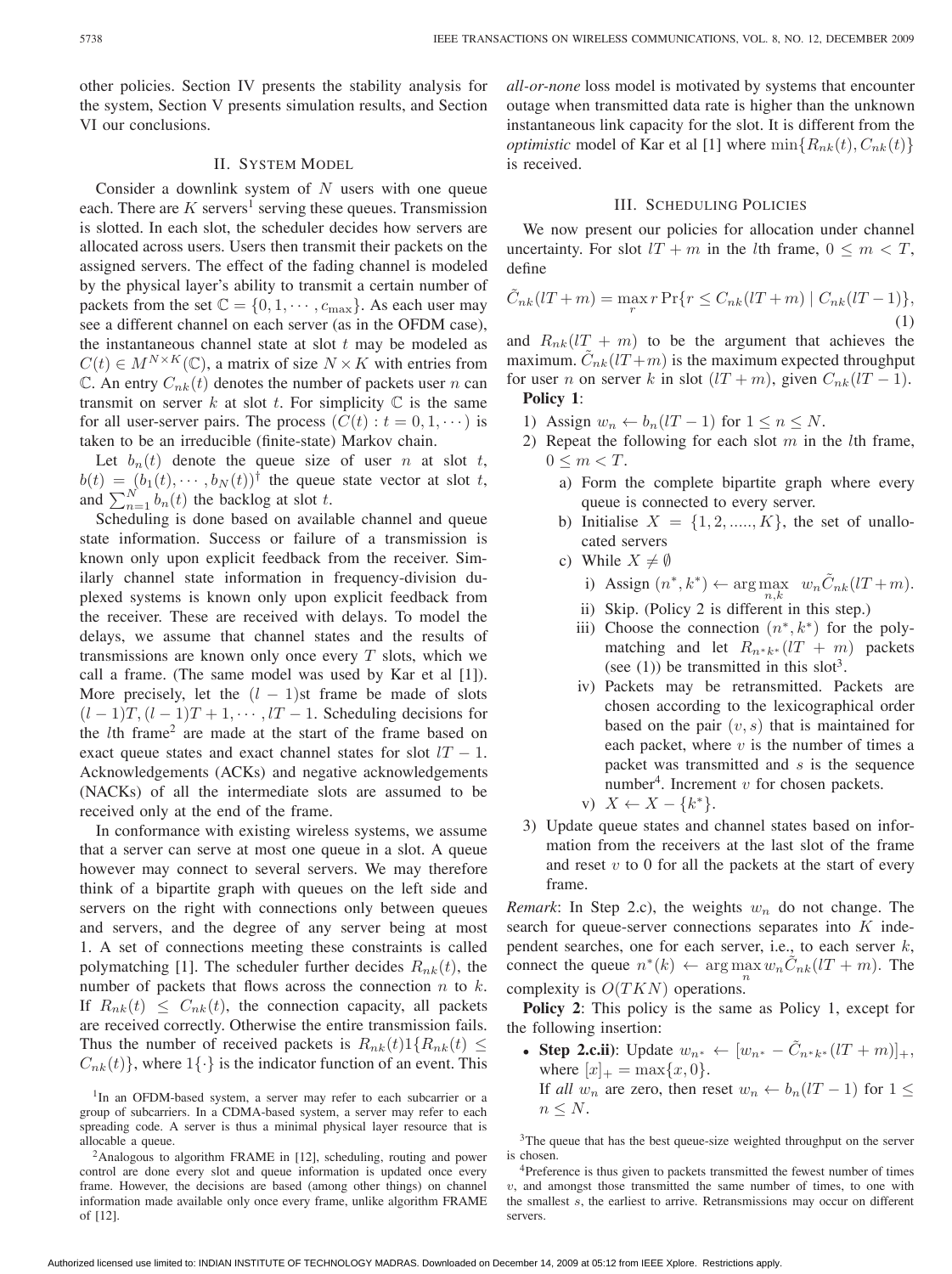The motivation for these changes is that weights should adapt to decisions taken, based on expected number of packets that go through. When all weights become zero, all packets have been transmitted roughly equal times, and we may resume retransmissions with original weights. This policy requires  $O((K^2 + KN)T)$  operations.

**The Kar-Luo-Sarkar (KLS) policy** [1]: Maintain  $K$  virtual queues for a user, one associated to each server, in addition to the input queue. In all, there are  $NK + N$  queues. Arrivals during a frame are held at the input queue and allowed to enter the virtual queues only at the start of the frame.  $Q_{nk}$ denotes size of that virtual queue of user  $n$  associated with server  $k$ .

- 1) Queueing: At the start of  $l$ th frame, all input-queued packets of user  $n$  will enter this user's queue associated to server k if  $k = \arg \min_{k'} Q_{nk'}(lT - 1)$ .
- 2) Service: Compute for every queue-server pair, the weight given by

$$
\hat{C}_{nk}(lT) = \frac{1}{T} \mathbb{E}\left[\sum_{t=lT}^{(l+1)T-1} C_{nk}(t) \Big| C_{nk}(lT-1) \right].
$$

- 3) To server k, assign the virtual queue  $n^*(k) \leftarrow$  $\arg \max_n Q_{nk}(lT-1)\hat{C}_{nk}(lT).$
- 4) Transmit  $R_{n^*(k)k}(lT + m)$  packets, the argument that maximises (1), in slot  $(1T + m)$ .

*Remarks*: The KLS policy requires  $O(KN)$  operations. The KLS policy fixes the connections for the entire frame while our policies adapt connections to changes in estimated queue sizes and predicted channel conditions within a frame. Note that Step 2 computes expected throughput based on the optimistic loss model, while the transmission decision in Step 4 is based on the all-or-none loss model. Changing either step to be consistent with the other still renders the KLS policy suboptimal because it does not adapt connections within a frame.

### IV. STABILITY CONSIDERATIONS

*1) Stability region:* A queue is called *strongly stable* if  $\limsup_{L\to\infty} L^{-1} \sum_{t=0}^{L-1} \mathbb{E}[Q(t)] < \infty$ . A network of queues is strongly stable if all individual queues in the network are strongly stable ([11, Defn. 3.1-3.2]). The *stability region* Λ is the closure of the set of all arrival rates  $\lambda = (\lambda_1, \cdots, \lambda_N)^{\dagger}$ such that there exists a policy (of routing, scheduling, and resource allocation with perfect knowledge of future events) that makes the network strongly stable ([11, Defn. 3.7]).

Let  $C(l) = (C(lT + m), 0 \le m < T)$ . We assume that the process  $(C(l), l = 0, 1, \dots)$  is an irreducible (finite-state) Markov chain with stationary distribution  $P_C$ , and so we may apply the result [11, Th. 3.8] to characterise the stability region. We proceed to do this now.

Let  $r_{nk}^{(m)} \in \mathbb{C}$  packets be scheduled on link  $(n, k)$  in the  $m$ th slot of the  $l$ th frame. The expected throughput on this link, given  $C(lT - 1) = c$ , is

$$
\mathbb{E}\left[r_{nk}^{(m)}1\{r_{nk}^{(m)} \leq C_{nk}(lT+m)\} \mid C(lT-1) = c\right]
$$

$$
= r_{nk}^{(m)} \Pr\left\{r_{nk}^{(m)} \leq C_{nk}(lT+m) \mid C(lT-1) = c\right\}.
$$
 (2)

The slot  $m$  routing and scheduling matrix of packet flows over all links  $r^{(m)} = (r_{nk}^{(m)}, 1 \le n \le N, 1 \le k \le K)$ should satisfy the condition that a server serves at most one queue, i.e., each column of  $r^{(m)}$  has at most one nonzero entry. Let  $r = (r^{(m)}, 0 \le m \le T)$  be the routing and scheduling matrices for all the  $T$  slots in the frame. Let  $\mathbb H$  be the set of all  $r$  that satisfy the one-queue-per-server condition in every slot. For a choice of  $r \in \mathbb{H}$ , let

$$
g_{nk}(r,c) = \sum_{m=1}^{T} r_{nk}^{(m)} \Pr \left\{ r_{nk}^{(m)} \le C(UT+m) \mid C(UT-1) = c \right\}
$$

be the conditional expected throughput on link  $(n, k)$  when queue *n* is sufficiently loaded. Let  $g(r, c) = (g_{nk}(r, c), 1 \leq$  $n \leq N, 1 \leq k \leq K$ ) be the matrix of conditional expected throughputs on each link. Let  $R$  be an H-valued random variable with conditional distribution  $P_{R|C}(\cdot|c)$  and with the interpretation that policy  $r \in \mathbb{H}$  is picked with probability  $P_{R|C}(r|c)$  when  $C(1T - 1) = c$ . Thus  $P_{R|C}$  represents a randomised policy. Let  $G = \mathbb{E}[q(R, C)] / T$  be the per-slot expected throughput matrix under full load for the randomised policy  $P_{R|C}$ , averaged over the channel realisations. Finally, let  $\Gamma$  be the closure of the set of all such  $G$ .

From [11, Th. 3.8] the stability region  $\Lambda$  is the set of all  $\lambda \in \mathbb{R}^N_+$  such that there is a  $G \in \Gamma$  and a flow  $(f_{nk} : 1 \leq$  $n \leq N, 1 \leq k \leq K$ ) satisfying (a)  $0 \leq f_{nk} \leq G_{nk}$  for every  $(n, k)$ , and (b)  $\lambda_n = \sum_{k=1}^{K} f_{nk}$  for every *n*. This completely characterises the stability region.

*2) Throughput optimality of Policy 1:* Let int(Λ) denote the interior points of the stability region. From the definition of the stability region, if  $\lambda \in \text{int}(\Lambda)$ , there exists a policy that makes the network with arrival rates  $\lambda$  strongly stable. However, [11, Th. 4.5] states the stronger result that every  $\lambda \in \text{int}(\Lambda)$  is strongly stabilised by a single policy, the *dynamic backpressure policy*, that does not depend on  $\lambda$ . A policy with this property is called *throughput optimal*. It is straightforward to verify that the dynamic backpressure policy specialised to our system is indeed Policy 1. Consequently, Policy 1 is throughput optimal.

If the arrivals are iid from slot to slot, the notion of stability can be strengthened to one of positive recurrence of the nontransient queue states as studied by Tassiulas & Ephremides [10] and Kar et al [1]. See Neely et al [12] and Georgiadis et al [11, pp.53-54] for this strengthening.

Note that Policy 2 is a heuristic modification of Policy 1 to achieve better delay performance at low traffic. Simulation results are presented in Section V to show the improvement in performance over Policy 1 using Policy 2. The question of throughput optimality of Policy 2 remains open.

*3) The KLS policy:* We now compare the KLS policy with the dynamic backpressure algorithm. Recall that we have a two-hop network from users to servers, where user  $n$  with an input queue is connected to K virtual queues,  $q_{nk}, 1 \leq k \leq K$ , and  $q_{nk}$  is connected only to server k and no other server. The link from the input queue to each virtual queue is noiseless; the throughput is just the number of packets flowing through this link. The dynamic backpressure algorithm picks the virtual queue k that maximises  $(b_n(lT-1)-Q_{nk}(lT-1))b_n(lT-1)$ for each *n*. Clearly the *k* with the least  $Q_{nk}(lT-1)$  is picked, as done by the KLS policy.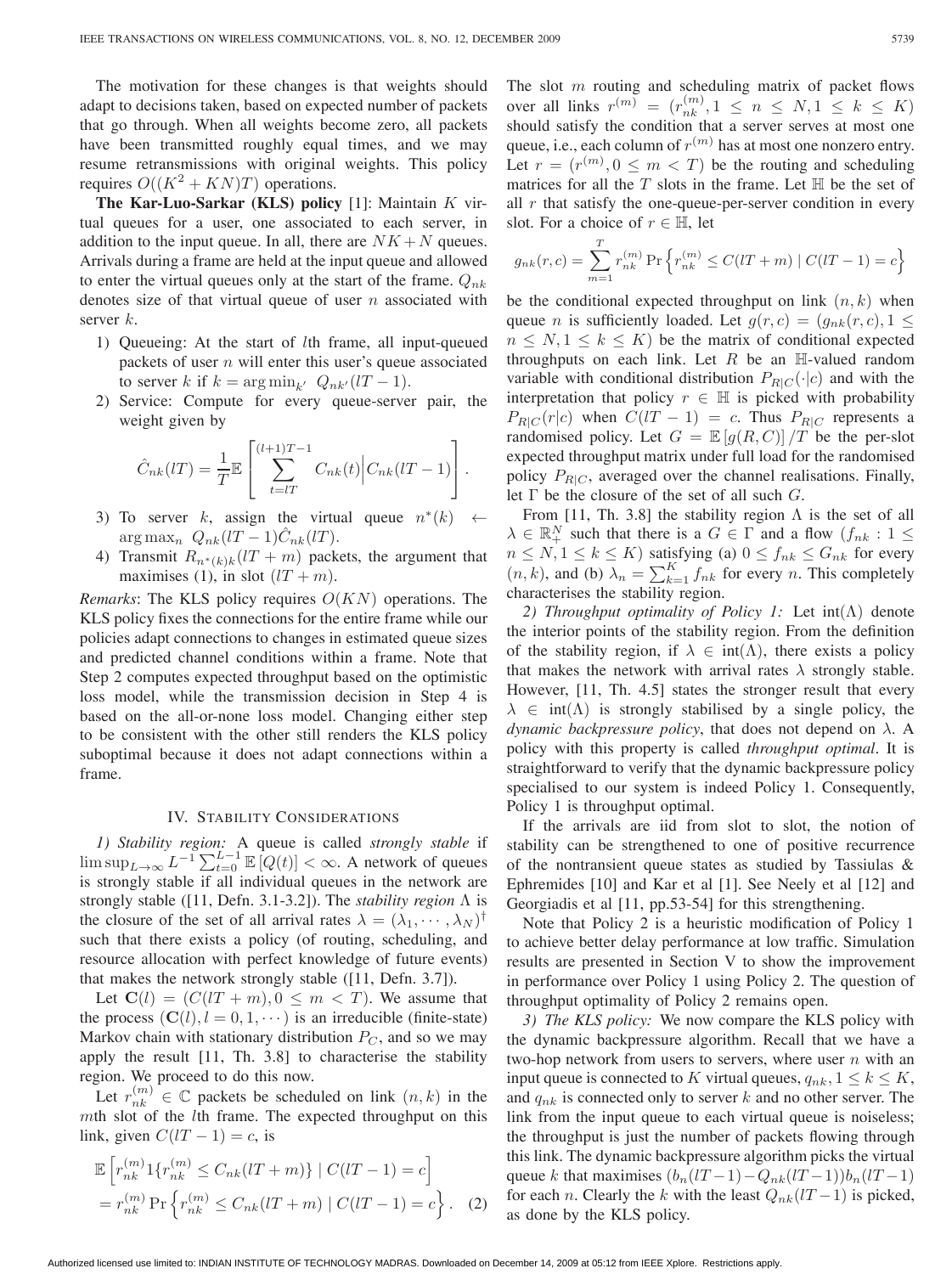Next, server  $k$  should be connected to at most one of the virtual queues  $q_{1k}, \dots, q_{Nk}$ . The dynamic backpressure algorithm picks that virtual queue  $n^*(k,m)$  in slot  $m$  that maximises the weighted expected throughput  $Q_{nk}(lT - 1)C_{nk}(lT + m)$  under the all-or-none loss model. (Alternatively, it picks  $n^*(k,m)$  that maximises  $Q_{nk}(lT - 1)\mathbb{E}\left[C_{nk}(lT + m)|C(lT - 1)\right]$  under optimistic channel model). Thus, the dynamic backpressure algorithm adapts to changing statistics within the frame. However, the KLS policy retains a single queue-server connection through all slots in the frame, chosen to maximise weighted total expected throughput in the frame. It will have a smaller stability region than Policy 1 as illustrated in the fast fading example below. For slow fading, the stability regions for Policy 1 and KLS Policy are not significantly different (See section V). Consider the probability transition matrices given below.

$$
\left[\begin{array}{cc} \delta & 1-\delta \\ 1-\delta & \delta \end{array}\right], \left[\begin{array}{ccc} \delta & \frac{1-\delta}{3} & \frac{1-\delta}{3} & \frac{1-\delta}{3} \\ \frac{1-\delta}{3} & \delta & \frac{1-\delta}{3} & \frac{1-\delta}{3} \\ \frac{1-\delta}{3} & \frac{1-\delta}{3} & \delta & \frac{1-\delta}{3} \\ \frac{1-\delta}{3} & \frac{1-\delta}{3} & \frac{1-\delta}{3} & \delta \end{array}\right].
$$
\n(3)

To model a fast fading channel,  $\delta$  should be small. Let  $T = 2$ and  $c_{\text{max}} = 1$ . Thus, we have only on-off channels; allor-none and optimistic loss models coincide. Consider two queues  $(N = 2)$  and one server  $(K = 1)$  with identical channel transition probabilities given by the left matrix in (3). A static allocation as in the KLS policy will only get the average, whereas an adaptive policy can match to the near cyclic channel variation within a frame. The stationary distribution puts equal mass on all four channel possibilities. A sum rate (over the frame) of nearly 1 packet (in channel state 00 at slot  $lT - 1$ , 1 packet (channel state 11), 2 (channel state 01), and 2 (channel state 10), yielding total sum rate of nearly  $(1+1+2+2)/4/2 = 6/8$  packets per slot can be achieved. More precisely, the symmetric rate  $(r(\delta), r(\delta))^{\dagger}$ with  $r(\delta) = (1+(1-\delta)+(1-\delta)^2+\delta^2)/8$  per slot is achievable, yielding a sum rate  $2r(\delta) \rightarrow 6/8$  as  $\delta \downarrow 0$ . The maximum possible sum rate for the KLS policy is upper bounded by  $(4+2\delta(1-2\delta))/8 < 5/8$  for sufficiently small  $\delta$ . The stability region of Policy 1 is therefore strictly larger than that of the KLS policy. See Figure 1.

The above discussion also shows that the KLS policy is the dynamic backpressure policy under virtual queueing subjected to the constraint that connections cannot change within a frame.

### V. SIMULATION RESULTS

Consider a system with  $N = 128$  users and  $K = 16$  servers. The channel state, in terms of the number of transmissible packets in a slot, is modeled as a Markov chain. This Markov chain is composed of smaller independently evolving and identical Markov chains on four states, one for each userserver pair. So  $\mathbb{C} = \{0, 1, 2, 3\}$ . The transition probabilities are given by the right matrix in (3) with  $\delta = 0.98$ , and the initial distribution is the stationary distribution on each user-server



Fig. 1. Average backlog comparison for on-off channel model for  $\delta = 0.1$ . The net arrival rate beyond which backlog rapidly increases signifies the threshold of the stability region.



Fig. 2. Average backlog comparison for  $T=8$  for symmetric arrivals at high traffic.

pair. Arrivals to queues are truncated Poisson with a maximum of 100 arrivals. All users have the same mean number of arrivals  $\lambda$  per slot. The abscissa in all plots is the mean total arrivals per slot, summed over all users. Backlog and delay are used as metrics for comparison. Backlog is measured only at frame boundaries.

*1) Average backlog comparison for a fixed :* Average backlog in packets/time-slot/user is calculated and plotted for all described policies against total arrival rate in Figures 2 and 3.  $T$  is set to 8. From the plots, we infer that all the policies have similar performance at high rates. However, our proposed policies outperform the KLS policy at low rates as can be seen from the magnification in Figure 3. Simulation results for other values of  $T$  and asymmetric arrival rates exhibit the same qualitative behaviour. Given the strongly diagonal nature of the channel transition matrix, the channel remains nearly static across the frame, and it should not be surprising that all policies result in instability at roughly the same threshold sum rate.

*2) Delay comparison for a fixed :* Figure 4 plots the delay of all transmitted packets. For each policy, the figure contains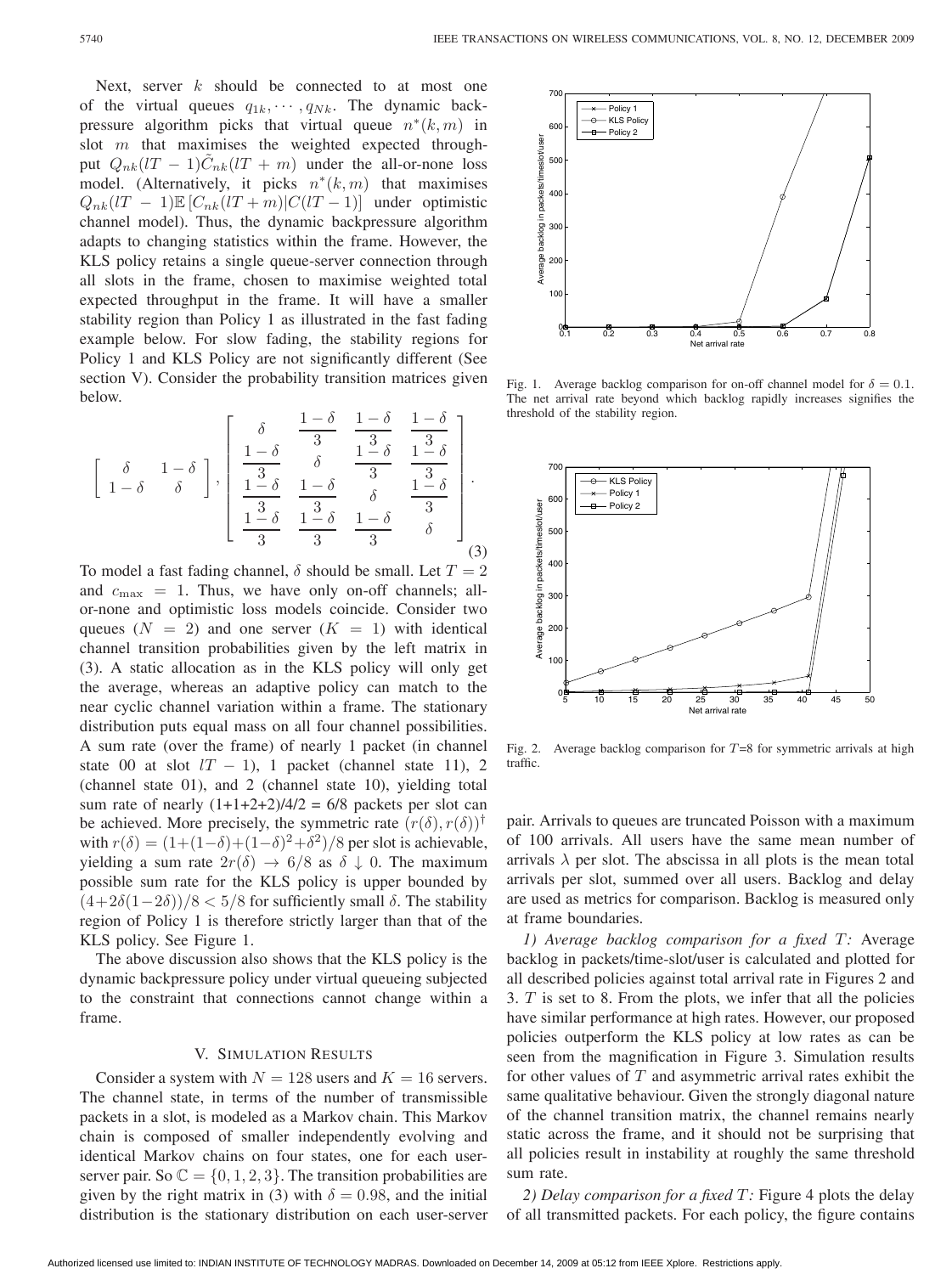

Fig. 3. Average backlog comparison for  $T=8$  for symmetric arrivals at low traffic.



Fig. 4. Delay comparison for symmetric arrivals,  $T=4$ , net arrival rate=25.6.

a best and worst case value for the delay distribution at each value of delay. The proposed policies give significantly better delay performance than the KLS policy. The net arrival rate is 25.6. Similar results were obtained for rates in the range 5 to 40.

*3) Average backlog comparison versus :* Figures 5 plots the backlog of Policy 2 for different  $T$ . It is interesting to note that the stabilisable sum rate remains roughly the same for all the considered  $T$ . This is due to the slow fading nature of the channel and the adaptation using predicted channel states. The transition behaviour from a stable system to unstable queues is different across  $T$ . The degradation in performance with increasing  $T$  is more pronounced in KLS policy than policy 2. This is illustrated in Figure 6 by comparing the two policies for  $T = 15$ . The gap between the two policies for  $T = 15$  is higher than the gap for  $T = 8$  (shown in Figure 2). This is due to the inability of the KLS policy to adapt to the channel variations.

### VI. CONCLUSIONS

We showed that scheduling and allocation for a specific model of channel uncertainty falls within the framework



Fig. 5. Average backlog of Policy 2 versus  $T$  for symmetric arrivals.



Fig. 6. Average backlog comparison for  $T=15$  for symmetric arrivals at high traffic.

described in Georgiadis et al [11]. For throughput optimality, it is important to adapt to predicted channel states across slots within a frame. The dynamic backpressure algorithm (Policy 1) does this while the KLS policy does not. Policy 1 is throughput optimal. Moreover, Policies 1 and 2 outperform the KLS policy in the light load regime. Naturally, our policies require more computations. The complexities of the KLS policy, Policy 1, Policy 2 are  $O(KN)$ ,  $O(TKN)$ , and  $O(T(K^2 + KN))$  operations, respectively. Power control based allocation can be easily added to the framework by choosing the power allocation matrix that maximises the queue-weighted sum of rates as in [12]. The proposed policies can be directly applied to CDMA/OFDM based wireless systems. The degradation due to infrequent channel and queue measurements in realistic systems can be minimized by using the proposed policies.

#### **REFERENCES**

[1] K. Kar, X. Luo, and S. Sarkar, "Throughput-optimal scheduling in multichannel access point networks under infrequent channel measurements," in *Proc. IEEE Infocomm 2007*, May 2007.